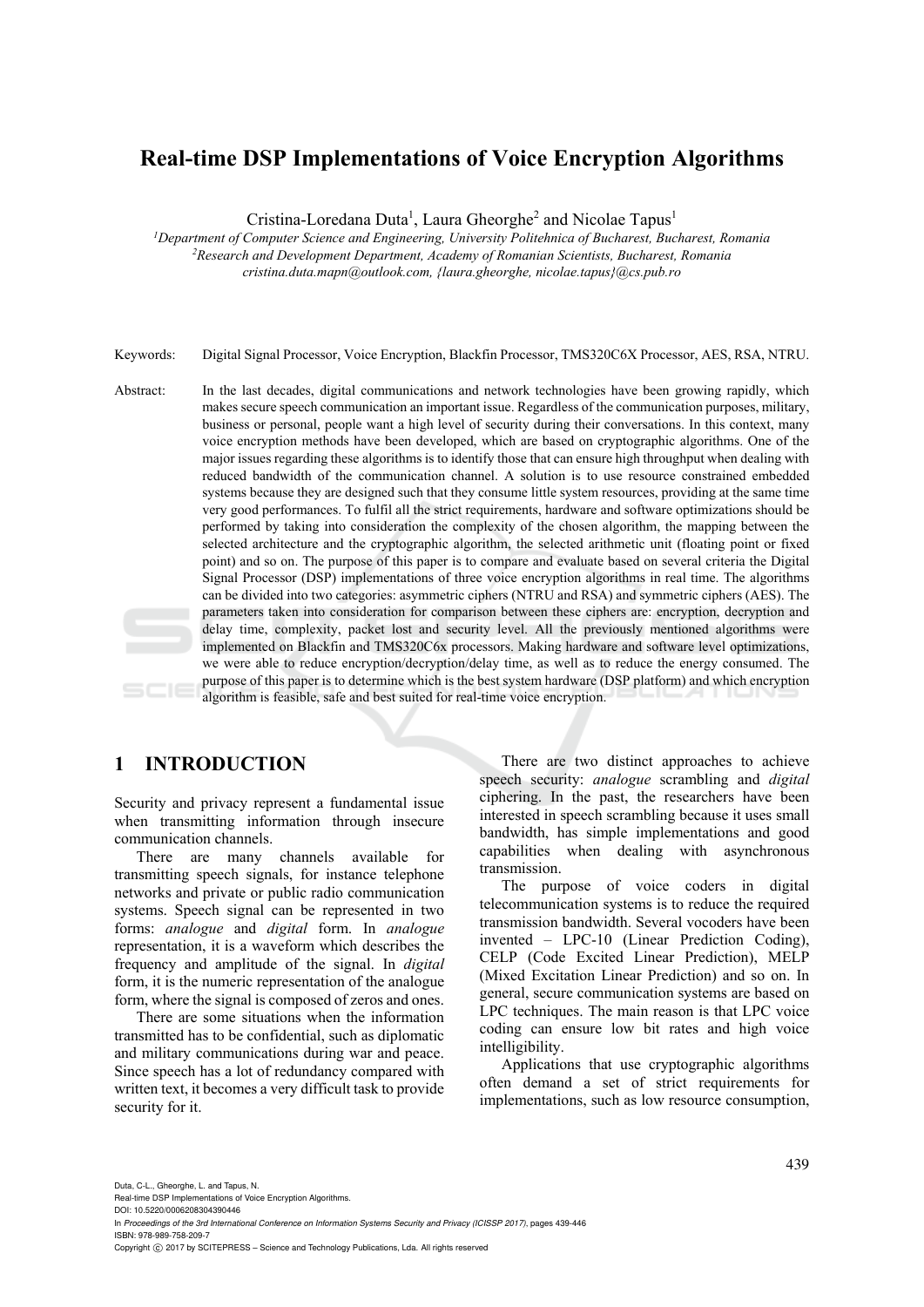reduced number of logic gates and memory, and efficient power consumption. In this context, designing implementations that fulfil all these requirements it's a very challenging task and represents a wide area of research.

More specifically, an implementation should be fast enough to make sure that the execution of the cryptographic algorithms doesn't slow down the system significantly. This can be achieved by hardware acceleration (because it has been demonstrated that software implementations cannot achieve the desired level of performance with reasonable costs (Pedre, 2016) and (Joao, 2009)). Regarding the available resources, only a small part of them are dedicated to cryptography, which makes implementing high-security algorithms very complicated.

Another important point for secure voice communications is *real-time processing*. In this case, the aspect of framing of the incoming data becomes an essential task. A good balance of the block size and all the parameters has to be found (short buffers can cause buffer overflow and large buffers can lead to delays depending on the sampling rate).

Because the cryptographic algorithms are complex, they need to be implemented on flexible platforms in order to meet real-time requirements for voice encryption. In this context, we have chosen for our implementations two DSP hardware platforms from Texas Instruments: *Blackfin ADSP-BF537* and *TMS320C6711*.

In this paper, we study implementations of cryptographic algorithms on existing embedded architectures. We took into consideration three algorithms, evaluate their performance (in terms of encryption/decryption/delay time), their complexity, packet loss, security level as well as their power consumption. We implemented symmetric and asymmetric algorithms on DSP platforms and explored how to make use of the existing architectural features to provide the best mapping between cryptographic processing and the target embedded systems and how to reduce the energy consumption. We performed step by step optimizations in order to meet real time requirements with the purpose to determine which encryption algorithm and which hardware platform is best suited for real time secure communications.

The remaining of the paper is organized as follows. Section 2 presents a brief overview of the cryptographic algorithms and of the DSP platforms considered in this paper. In Section 3 the related work is described. Section 4 includes our optimization approach and experimental setup as well as the

implementation of the system in detail. In Section 5 we present the results of the real-time implementations of the algorithms and a comparison between them based on several criteria. The conclusions and future work are summarized in Section 6.

# **2 BACKGROUND**

This section includes a brief description of the implemented cryptographic algorithms: symmetric cipher such as AES and asymmetric ciphers such as RSA and NTRU, and the description of general aspects of DSP architectures used: Blackfin ADSP-BF537 and TMS320C6711.

### **2.1 Speech Scrambling Techniques**

There are several types of analogue voice scrambling, which are described further on.

*Time domain scrambling* – the voice is being recorded for some time and then is cut into small frames, which are transmitted in a different time order, based on a secret code. The main disadvantage of this technique is the fact that the signal has the same frequencies as before, which makes it easy to recover basic information.

*Frequency domain scrambling* – the frequencies of the voice are being inverted. The main problem is that the fundamental characteristics of the voice signal are not significantly changed which makes this technique vulnerable.

*Amplitude domain scrambling* – the amplitude of the signal is modified, but this doesn't really change the signal.

Compared with analogue scrambling, digital encryption is a much stronger method of protecting speech communications. The main advantage is that it doesn't matter what kind of signal is being encrypted (text, video, voice and so on). Moreover, there are little possibilities for cryptanalysis compared to analogue scrambling. On the other side, if the data is being corrupted, it will not be decrypted correctly (degradation of voice quality) and if the data are lost, then the synchronization and communication will be lost.

Cryptographic algorithms can be classified based on the number of keys that are used in the encryption/decryption process. *Secret Key Cryptography (SKC)* uses a single key for both encryption and decryption (AES, for example). *Public Key Cryptography (PKC)* uses one key for encryption and another for decryption and includes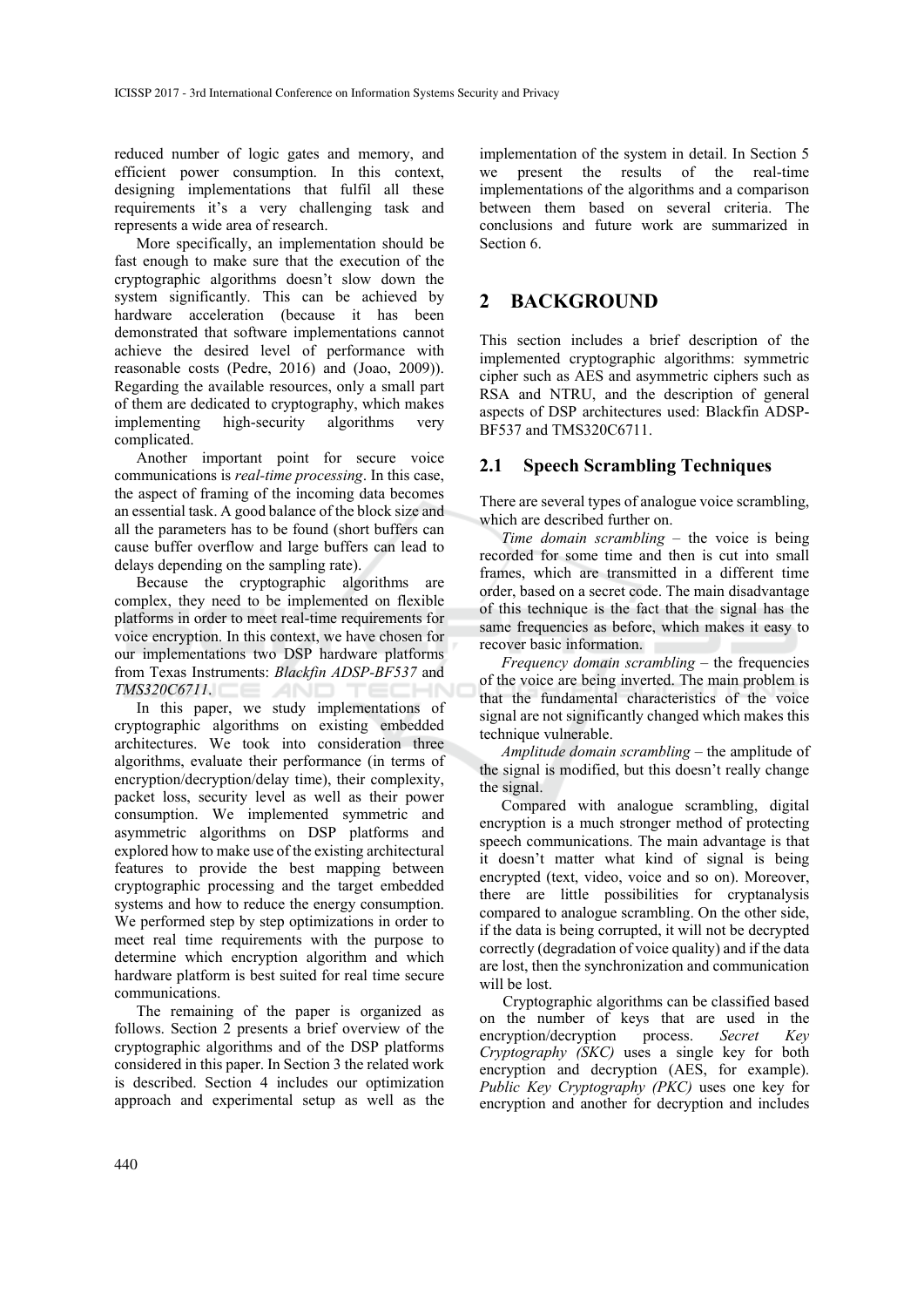algorithms such as: NTRU, RSA and Elliptic Curve Cryptography (ECC).

### **2.2 AES Block Cipher**

AES (Daemen, 2001) is a block cipher which is included in the symmetric-key algorithms category and was designed as a replacement for Data Encryption Standard (DES). The block size is 64 bits, the key has variable length of 128, 192 and 256 bits and a variable number of rounds based on the key size (10, 12 or 14 rounds).

A round includes the following operations: substitution of bytes, shifting of rows, mixing of columns and XOR with the round key.

Regarding its security, until 2009 the only successful attacks against full AES were side-channel attacks. After that, several other attacks were developed such as related-key (Biryukov, 2009) and biclique (Bogdanov, 2011).

### **2.3 RSA Cipher**

RSA (Rivest, 1997) represent the first developed public-key cryptosystem that was used to securely transmit information. The key size is variable, starting from 512 bits until 2048 bits.

The security of RSA cryptosystem relies on the problem of factoring large numbers and the RSA problem (Rivest, 2003). In 2009, RSA with 512 bits key was broken in 73 days and in 2010, a RSA number with 768 bits was factorized. With the recent emerge of quantum computer, many concerns appeared regarding the possibility to break RSA using it, but no practical attacks have been found until now.

#### **2.4 NTRU Cipher**

NTRU (US Patent, 1997), an alternative to RSA and ECC, is a public-key cryptosystem based on the shortest vector problem in a lattice (which is considered to be unbroken when using quantum computers) (Sakshaug, 2007). It includes two algorithms: *NTRUEncrypt* and *NTRUSign*.

The main advantage of it is the fact that it is resistant to attacks which use Shor algorithm. Due to the fact that the encryption and decryption processes are based on a simple polynomial multiplication, this cipher is much faster compared with RSA.

*NTRUEncrypt* algorithm was standardized for data encryption in 2011 by the Accredited Standards Committee X9 and is widely used in financial services industry.

#### **2.5 DSP Platforms**

Because intensive processing operations are performed during speech encryption algorithms (analysis, synthesis and encryption/decryption), it is best suited to implement them in dedicated DSPs. An important issue when dealing with DSPs, it to decide between floating point and fixed point computational core. Floating-point processors are not bit-exact, but they provide faster implementations that fixed-point processors. In this context, we have chosen *Blackfin ADSP-BF537*, which is fixed-point and *TMS320C6x*, which is floating-point.

The reason for choosing these DSPs were: high speed arithmetic, robust data transfer to and from real word, multiple access memory structure, less power and cheap.

#### **2.5.1 Blackfin Processor**

*Blackfin* processor (Reference Manual, 2013) has a high performance 32-bit embedded processor core, with a ten stage RISC pipeline and full SIMD (Single Instruction Multiple Data) support with instructions for accelerated and multimedia processing. Two 32 bit values can be read and written in a single clock cycle.

Other advantages of *Blackfin* processor are: supports instructions performed in parallel, multiple power-down modes for periods where there is little CPU activity and enables dynamic power management.

*Blackfin* contains an internal Analog-to-Digital Converter (ADC) and is much faster than microcontrollers. Also, we have chosen this processor due to its versatility in programming code, which means we can write code in *C/C++* and *LabVIEW*.

#### **2.5.2 TMS320C6711 Processor**

DSPs from *TMS320C6x* family (Reference Manual, 2005) are fast special-purpose microprocessors with specialized architecture and an instruction set dedicated for signal processing.

An advantage is the fact that the processor has integrated peripherals (host interface, external memory interface, multi-channel buffer serial ports, and memory direct interface). It includes the VLIW (Very-Long-Instruction-Word) technology, which means that the CPU fetches in advance very-long instruction words (256 bits) to provide eight 32-bit instructions during every clock cycle.

The DSP consists of eight parallel-operation functional units including two 16-bit multiplication units, and has a performance of 1600 MIPS at 200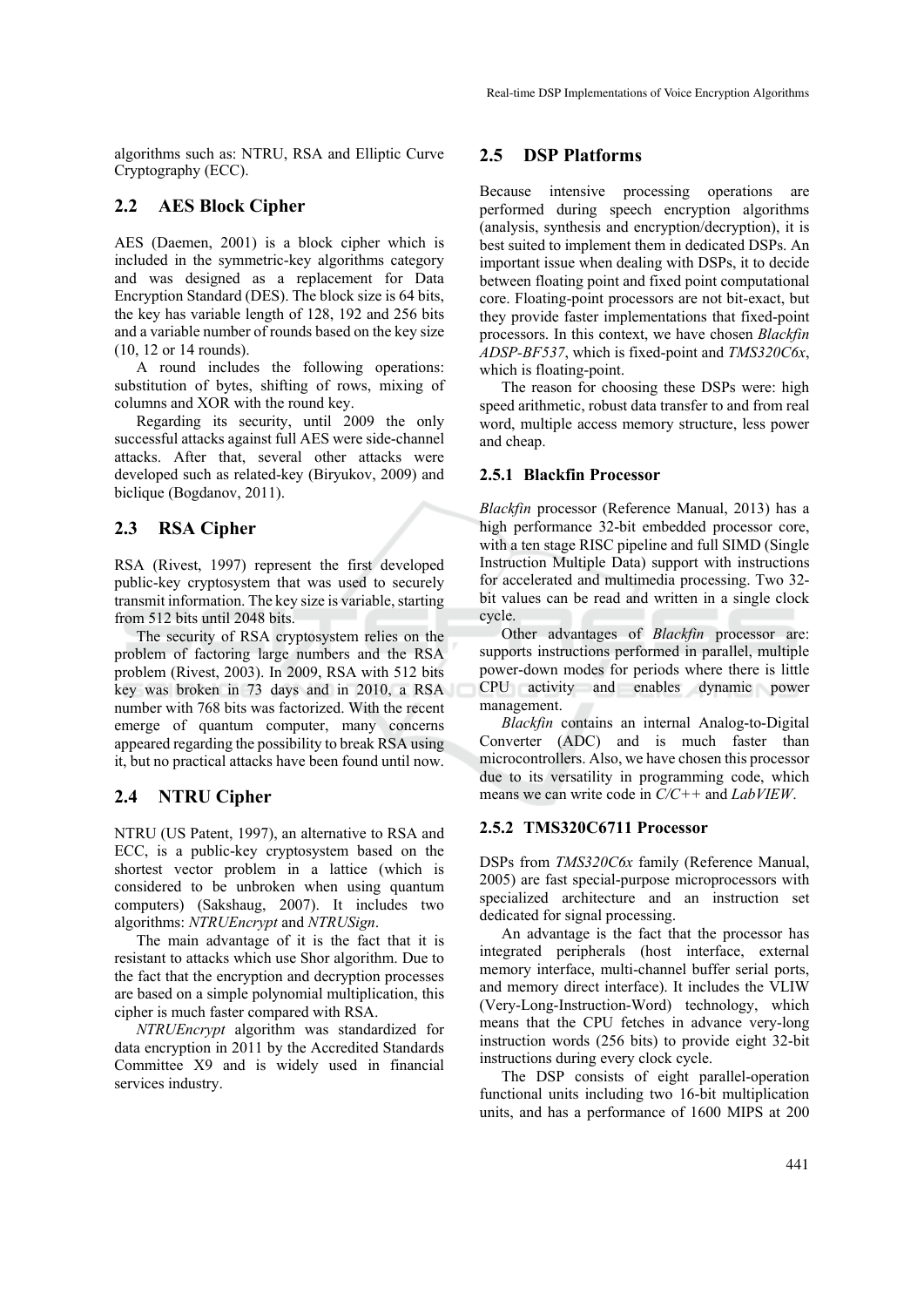MHz. The instruction processing system is of the VLIW pipeline type and can execute conditional operations and the maximum instruction code size is 64 Kbytes.

### **3 RELATED WORK**

For a better understanding of the importance of our work, in this section the results obtained by other researchers are presented, as well as other speech encryption algorithm implementations.

Implementing cryptographic algorithms using dedicated VLSI (Very Large Scale Integration) hardware even though it provides high computing power, lacks flexibility and involves high investment costs. Other embedded hardware, such as DSPs represent a better solution because they offer higher flexibility compared with VLSI chips, provide more computing power than normal microprocessors and have a low cost due to mass production.

In (Wollinger, 2003) is presented an overview of cryptography in embedded systems. Moreover, in (Fiskiran, 2002), implementations of cryptographic algorithms in assembly and their optimizations using RISC instructions are described in details.

In (Wollinger, 2000) implementations of AES finalists (Towfish, RC6, Rijndael, Mars and Serpent) on TMS320C6201 processor is discussed and a comparison is made by taking into consideration criteria such as: total number of cycles and number of Mbit/sec for DSP multi-block mode and for DSP single-block mode. They obtained the best result for Twofish, an encryption speed of 139.1 Mbit/sec and a decryption speed of 148.8 Mbit/sec.

In (Thulasimani, 2010), AES implementations for keys of 128, 192 and 256 bits are presented for a single hardware unit.

In (Verna, 2012), the performance analysis (in terms of execution time and resource utilization) for three cryptographic algorithms: RC6, Twofish and Rijndael (the predefined key length for all of them is 128 bits) is described.

In (Itoh, 1999), public key algorithms such as RSA, Digital Signature Algorithm (DSA) and ECDSA were implemented on TMS320C6201 and a performance of 11.7 msec was obtained for 1024-bit RSA signing, 14.5 msec for 1024-bit DSA verification and 3.97 msec for 160-bit ECDSA verification.

Energy evaluation of software implementations of block ciphers is presented in (Grobschadl, 2007).

In our paper, we have developed hardware implementations for three cryptographic algorithms

targeting embedded architectures and we have optimized the implementations for execution time and for power consumption.

To implement RSA on DSP is not trivial, because RSA is based on the theory of large prime factorization, which requires intensive modulo computations and also a large storage for big number processing. There are few papers in the specialized literature that describe the implementation of RSA on DSP hardware, such as (Yen, 2003), (Er, 1991). In (Yen, 2003), in order to improve the performance, additional DSP chips can be added and the application is controlled by a PC application through UART serial channels. In (Er, 1991), the authors have developed a RSA encryption module using Motorola 56300 DSP family, solution which is hard to integrate with existing e-commerce systems.

The main goal of (Ambika, 2012) is to illustrate some widely-used methods for secure speech communication systems starting with speaker identification and speech coding and ending with voice encryption and decryption (using symmetric or asymmetric algorithms).

In (Bassalee, 2008), the implementations of AES, DES, SHA1, TDEA, and ECDSA on Blackfin DSP are presented. The authors analyse their performance and try to reduce the encryption/decryption time and the energy consumed, by taking advantage of several architectural features that are available on the platform. They were able to reduce the energy consumption with almost 90% and to improve the execution time by a factor of 4.

### **4 IMPLEMENTATION**

In this section we present the details regarding realtime and offline implementations of three speech encryption algorithms: AES, NTRU and RSA on two different DSP platforms: Blackfin ADSP-BF537 and TMS320C6711.

For the implementation of the cryptographic algorithms we have used as a baseline *VisualDSP++* software development environment. The main advantages are: optimizing C/C++ compiler, enhanced user-interface, statistical profiling tool, built-in performance analysis capabilities. Moreover, VisualDSP++ can be used to estimate with accuracy the energy consumption at instruction level.

At the beginning, the algorithms were tested offline, using a single processor so that we could verify if the implementations remain functional even when they are included in this VisualDSP<sup>++</sup> environment from Microsoft Visual Studio 2015.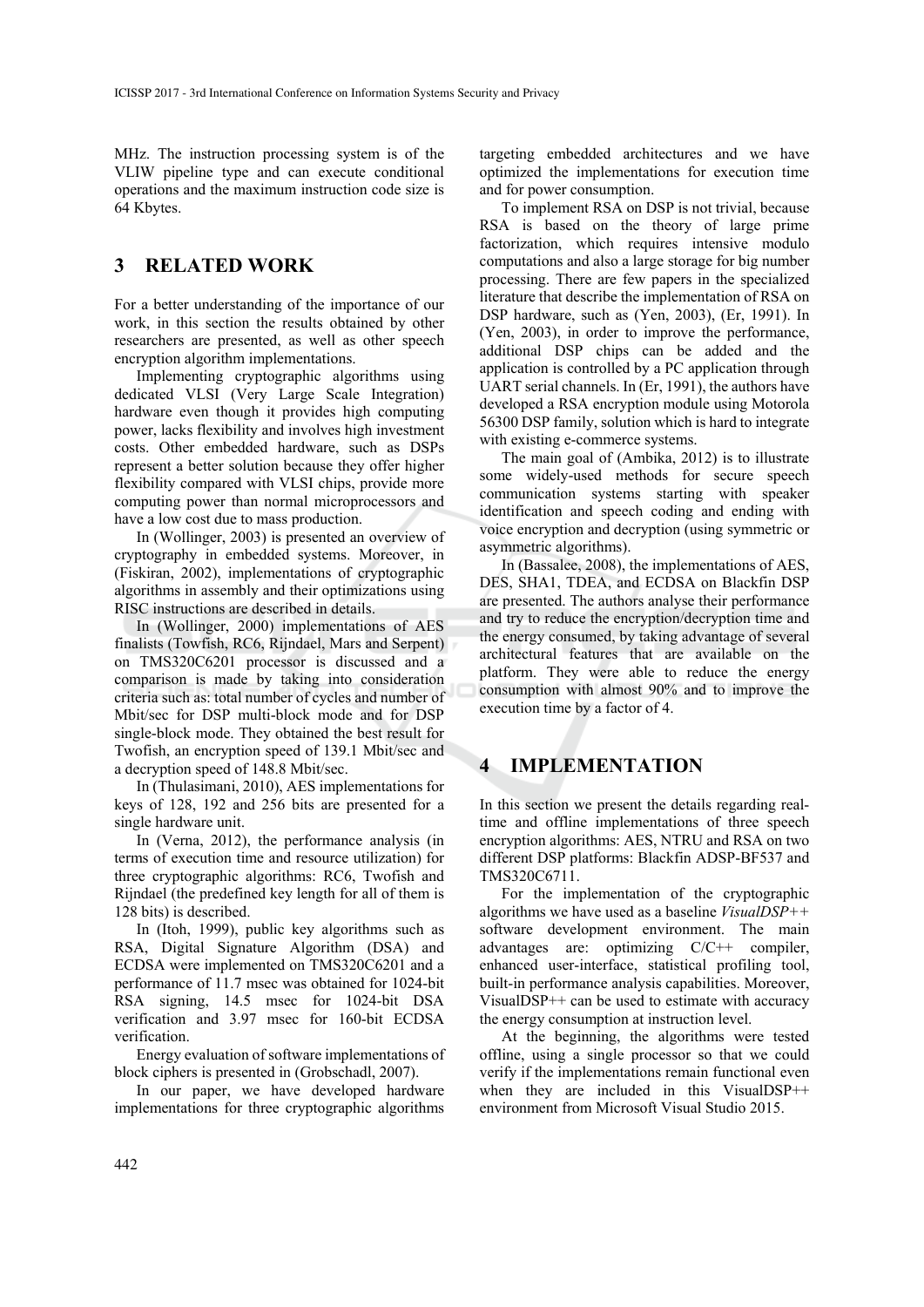After thorough optimizations were performed at hardware and software level (to include all computation processes within the frame duration of 22.5 milliseconds), we were able to develop a realtime secure communication system. The block diagram of our system is presented in Figure 1.



Figure 1: Block diagram of real-time secure communication system.

The voice analysis and synthesis algorithms based on LPC methods have been deeply tested and simulated before passing them to the DSP implementation phase. We have chosen MELP speech compression algorithm because it has some additional features, compared to LPC such as: *mixedexcitation* (reduces the buzz), *pulse dispersion* (disperses the excitation energy with a pitch period), *adaptive spectral enhancement* (provides a more natural quality to the speech signal) and *aperiodic pulses* (useful for transitions between unvoiced and voiced segments of signal).

The steps performed to ensure real-time secure communications are the following. The voice signal is taken from the microphone and converted into frames using the built-in ADC of the DSP, compressed and stored in the buffering memory. The buffered frame is encrypted and stored in another buffering memory and then is transmitted to the receiver. At the receiver end, the frame is decrypted and stored in a buffering memory. The decrypted frame is decompressed and then passed byte by byte to the DAC at a rate of 8 kHz and outputted to the speakers.

# **5 OPTIMIZATION AND EXPERIMENTAL RESULTS**

In order to reduce the power consumption, we took into consideration optimizing the code in terms of execution speed. We have used a C compiler as a first step, because writing the entire program in assembly language will exceed the performance gain (little flexibility, lot of code and a large amount of time necessary to implement the cryptographic algorithms

using assembler). After this, we created a detailed profile and identified which were the time critical code sections and wrote these in assembly language.

We developed C implementations for all mentioned cryptographic algorithms. We then used VisualDSP++ simulator to profile the execution of the implementations and to correctly and efficiently identify the code sections that can be improved using different optimization techniques.

For AES cipher, we have used a key of 128 bits and CBC mode of operation and for RSA, a key of 1024 bits.

We were able to observe from the beginning that the complexity and packet lost are approximately the same for all the algorithms and that the encryption/decryption/delay time varies in a way dependent of the number of bits per second. In this context, in order to determine a real difference between the algorithms' implementations, we only took into consideration the encryption time necessary for one frame, which is approximately the same as the decryption time.

Table 1 and Table 2 show the execution time in milliseconds, when running the implementations for the first time for compressing and encrypting a single frame on both DSP platforms.

Table 1: Execution time per frame before code optimization on Blackfin ADSP-BF537 processor.

| <b>Encryption Alg.</b> | <b>Execution time/frame (ms)</b> |
|------------------------|----------------------------------|
| AES-128                | 140.125                          |
| RSA-1024               | 175.753                          |
| <b>NTRUE</b> ncrypt    | 173.344                          |

Table 2: Execution time per frame before code optimization on TMS320C6711 processor.

| <b>Encryption Alg.</b> | <b>Execution time/frame (ms)</b> |
|------------------------|----------------------------------|
| AES-128                | 128 111                          |
| RSA-1024               | 157.220                          |
| NTRUEncrypt            | 153.488                          |

At the beginning of the optimization, we studied the cryptographic routines starting with the algorithmic level, before going into low-level targetspecific optimizations.

For instance, for *AES*, taking into consideration that the main part of the cipher is the *round transformation*, we simplified it to save execution time for real time implementation. More exactly, all operations of the round (substitution of bytes, shifting of rows, mixing of columns), were combined into a single set of look-up tables. We also stored the possible resulting terms after pre-computing the finite field multiplications (using only 1 Kbyte of memory).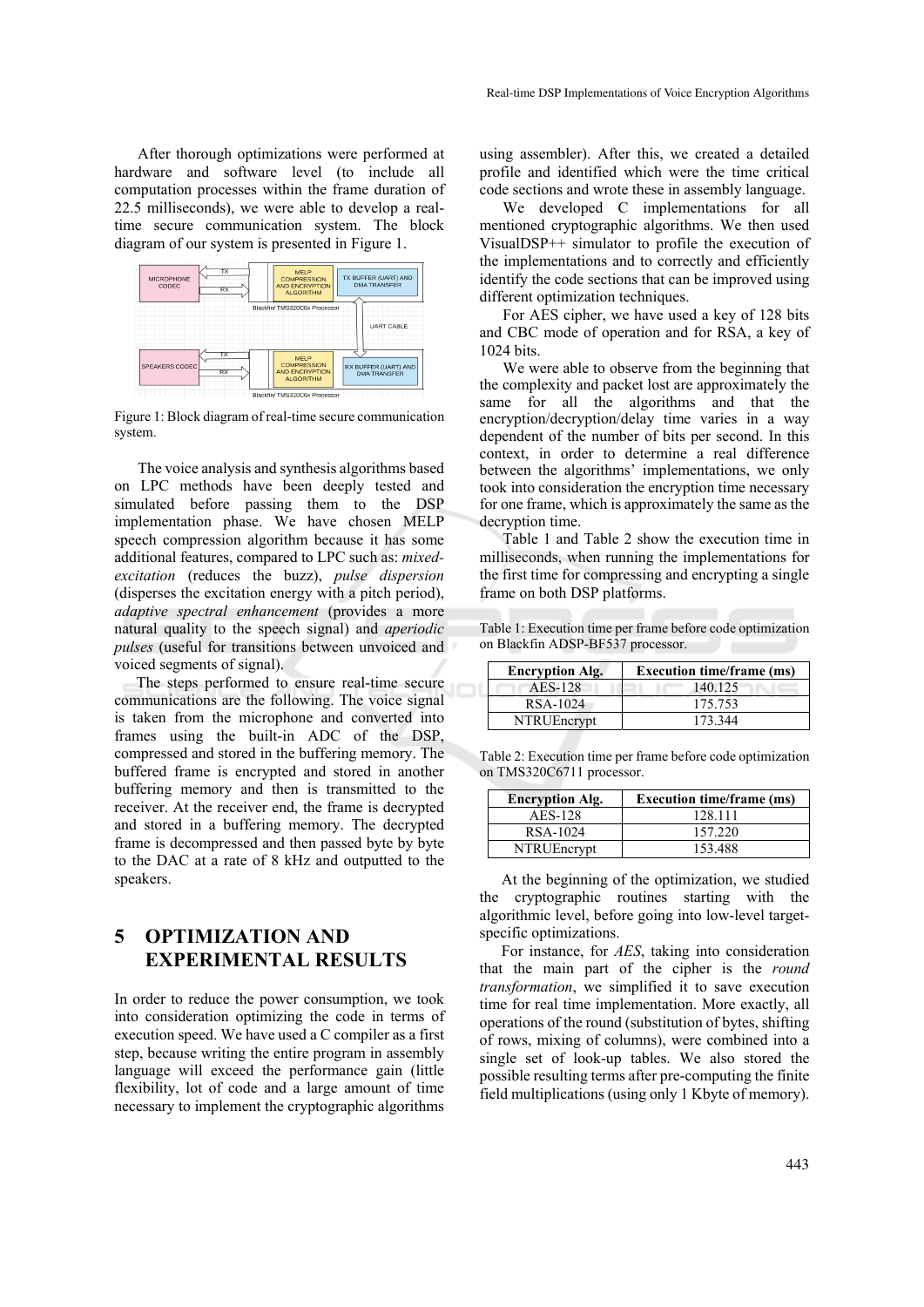In the key expansion function, most operations were implemented by 32-bit word exclusive OR.

The next step was to apply different optimization techniques at C level such as: using pragmas for optimizing loops, different memory banks, data alignment, no alias and speed. From the VisualDSP++ environment we enabled the optimization for C code (automatic inlining and interprocedural optimization). Also, in the implementations we have used volatile and static data types, arithmetic data types (int, short, char, unsigned int, unsigned char, unsigned short), as well as runtime C/C++ and DSP libraries, intrinsic functions and inline assembly.

An advantage of the inline assembly is that it can be used to rewrite a subroutine that involves overhead. The intrinsic functions allow to reduce the resource consumption because they are predefined functions, which are managed differently that other functions at compile time.

VisualDSP++ offers the option to use *Profile Guided Optimization (PGO)* which allows to collect data while the program is executing in order to identify code sections which are called most frequently. After using PGO, the execution time for all the implemented encryption algorithms decreased with approximately 50 milliseconds.

Table 3 and Table 4 show the execution time after applying optimization techniques at algorithm level and at C level.

NCE *A*ND. Table 3: Execution time per frame after algorithm and C level optimizations on Blackfin ADSP-BF537 processor.

| <b>Encryption Alg.</b> | <b>Execution time/frame (ms)</b> |
|------------------------|----------------------------------|
| AES-128                | 52.340                           |
| RSA-1024               | 66 977                           |
| NTRUEncrypt            | 63.893                           |

Table 4: Execution time per frame after algorithm and C level optimizations on TMS320C6711 processor.

| <b>Encryption Alg.</b> | <b>Execution time/frame (ms)</b> |
|------------------------|----------------------------------|
| AES-128                | 43.051                           |
| RSA-1024               | 57.115                           |
| NTRUEncrypt            | 54.209                           |

As it can be seen, the smallest execution time is obtained for AES algorithm, which is followed by NTRUEncrypt algorithm. The highest execution time is obtained for RSA (67 ms for ADSP-BF537 and 58 ms for TMS320C6711) which is expected, taken into consideration that we have 1024-bit keys and we are doing multiplication operations.

Regarding the hardware level optimizations, we have rewritten time consuming code sections using assembly language, used hardware loops and parallel instructions, took advantage of the software pipeline provided by the DSP platforms and used special addressing modes (different data sections). Moreover, the less frequently accessed data was kept in SDRAM and the rest of the functions were cached.

Also, the energy consumed by a multi-issue parallel instruction is less than the energy consumed by the individual instructions that compose the multiissue instruction. In this context, we tried to use parallel instructions as often as possible.

Table 5 and Table 6 show the execution time after applying optimization techniques at hardware level.

Table 5: Execution time per frame after hardware level optimizations on Blackfin ADSP-BF537 processor.

| <b>Encryption Alg.</b> | <b>Execution time/frame (ms)</b> |
|------------------------|----------------------------------|
| AES-128                | 7.893                            |
| RSA-1024               | 10.644                           |
| <b>NTRUE</b> ncrypt    | 8053                             |

Table 6: Execution time per frame after hardware level optimizations on TMS320C6711 processor.

| <b>Encryption Alg.</b> | <b>Execution time/frame (ms)</b> |
|------------------------|----------------------------------|
| AES-128                | 5.662                            |
| RSA-1024               | 8 7 7 1                          |
| <b>NTRUEncrypt</b>     | 6.308                            |

According to the results, after hardware level optimizations, AES still has the best execution speed (5.6 ms) and RSA still is the slowest (9 ms).

To be able to optimize the implementations of the encryption algorithms previously described, we identified which were the most time-consuming functions. The results are shown in Table 7 and Table 8, which specify the number of cycles consumed by each of the function before and after the optimization.

Table 7: CPU time before and after optimizations on Blackfin ADSP-BF537 processor.

| Encryption      | <b>Time functions</b> | No opt. | With    |
|-----------------|-----------------------|---------|---------|
| Algorithm       |                       |         | opt.    |
| <b>AES-128</b>  | Key expansion         | 3.54    | 120     |
|                 |                       | Mcycles | Keycles |
| <b>RSA-1024</b> | Key generation        | 5.67    | 202     |
|                 |                       | Mcycles | Keycles |
|                 | Modular               | 4.51    | 184     |
|                 | multiplications       | Mcycles | Keycles |
| <b>NTRU</b>     | Key generation        | 5.43    | 188     |
| Encrypt         |                       | Mcycles | Keyeles |
|                 | Polynomial            | 4.12    | 162     |
|                 | multiplications       | Mcycles | Keyeles |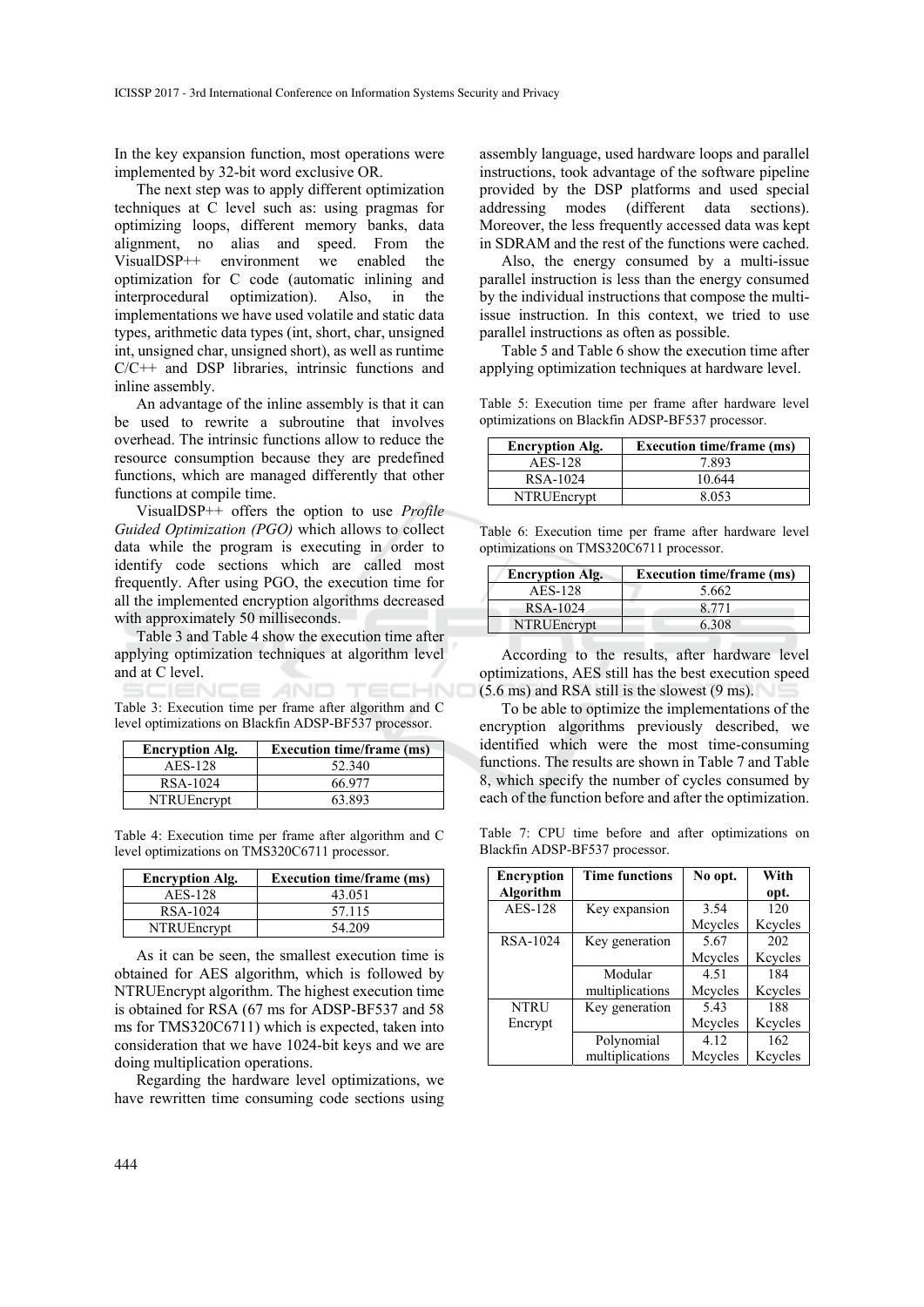| Encryption     | <b>Time</b>     | No opt. | With    |
|----------------|-----------------|---------|---------|
| Algorithm      | functions       |         | opt.    |
| <b>AES-128</b> | Key expansion   | 3.34    | 102     |
|                |                 | Mcycles | Keycles |
| RSA-1024       | Key             | 5.41    | 188     |
|                | generation      | Mcycles | Keycles |
|                |                 |         |         |
|                | Modular         | 4.23    | 165     |
|                | multiplications | Mcycles | Keycles |
| <b>NTRU</b>    | Key             | 5.22    | 172     |
| Encrypt        | generation      | Mcycles | Keycles |
|                | Polynomial      | 3.89    | 148     |
|                | multiplications | Mcycles | Keycles |

Table 8: CPU time per frame before and after optimizations on TMS320C6711 processor.

For AES-128, the function which provides the key expansion consumes the most, more than 3 Mcycles. After all the optimizations, the results changed significantly to approximately less than 125 Kcycles.

In case of RSA and NTRU encryption algorithms, the most time-consuming functions are the key generation and the multiplication operations. After applying the optimizations, the number of cycles decreased with more than 5 Mcycles for both algorithms.

Based on the results in Table 7 and 8, we calculated the Clock Rate Reduction (CRR), which can be expressed as a percent of: the number of clock cycles before optimizations minus the number of cycles after optimizations and divided by the number of cycles after optimizations. The CRR values for the implemented encryption algorithms are presented in Table 9.

Table 9: CRR values for all speech encryption algorithms on both DSP platforms.

| <b>Encryption</b> | <b>CRR</b> | <b>CRR</b>  |
|-------------------|------------|-------------|
| Algorithm         | ADSP-BF537 | TMS320C6711 |
| <b>AES-128</b>    | 28.5%      | 31.74%      |
| RSA-1024          | 27.06%     | 27.77%      |
| NTRUEncrypt       | 27.88%     | 29.34%      |

In addition to all the previous described experiments, we performed a subjective analysis for the real-time implementations of the speech encryption algorithms, as it can be seen in Figure 2.

In this scenario, the quality of the signal is based on the listeners' opinion. We took into consideration 20 listeners, which had 15 distinct audio files encrypted for each algorithm and they had to give grades from 0 to 10. The best results were actually obtained by AES-12 8 cipher (8.35) and the worst results were obtained for RSA-1024 (7.65).



Figure 2: Subjective analysis scores for real-time implementations.

### **6 CONCLUSIONS**

The main goal of the paper was to compare several speech encryption algorithms (symmetric and asymmetric ciphers) using two DSP platforms, one fixed-point processor (Blackfin ADSP-BF537) and one floating-point processor (TMS320C6711), in order to identify which is best suited for a real-time secure communication system.

We began with writing the implementations in C and then we ported the code on DSP processors. We started the optimization at algorithm level, continued at C level and ended with hardware optimizations, all of them being necessary to fulfil real-time requirements (the execution time per frame had to be smaller than the threshold 22.5 ms).

After thorough analysis, we can conclude that the block cipher AES is suited for real-time applications, because they have similar number of cycles and the smallest execution time per frame.

The public-key ciphers, RSA and NTRU, are also reliable and can be used, even though they are a little bit slower than the symmetric algorithms. Moreover, RSA and NTRU have a higher security level, so a trade-off between performance and security has to be made, taking into consideration the purpose of the real-time secure communication system that is being developed.

Based on the results of the subjective analysis, all the algorithms implemented have a good audio quality.

Referring to the choice of DSP platform, there are some differences between the two processors, but the execution time for the implemented algorithms doesn't change very much, so any choice is good for developing real-time secure communication applications.

We implemented an entire working system, which is not restricted to any specific medium and we respected all the security properties defined in the standards for the implemented cryptographic algorithms.